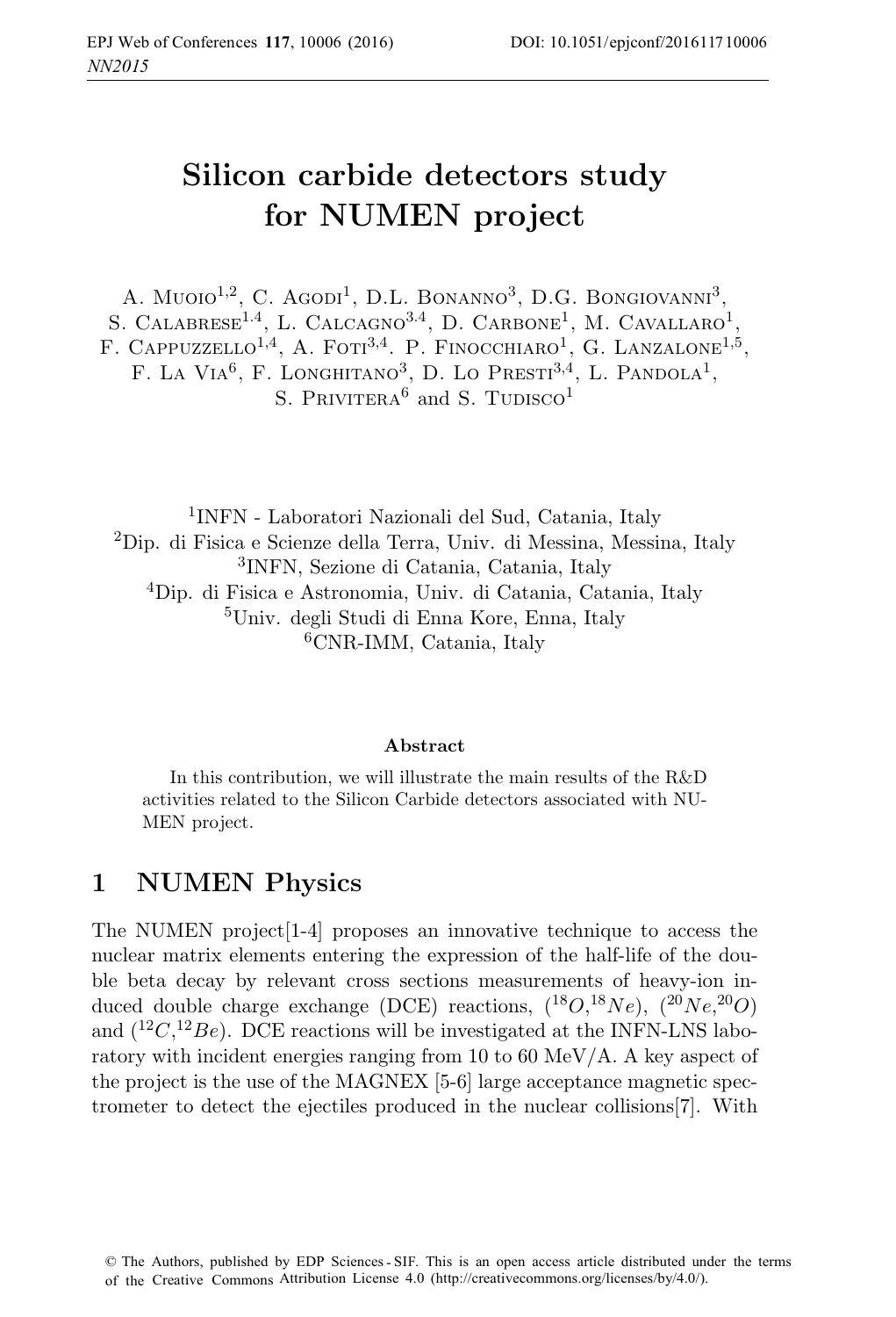the present set-up it is difficult to suitably extend this research to the hot cases, where  $\beta\beta$  decay studies are and will be concentrated. The present limitations concern mainly the low beam current from the L.N.S. superconducting cyclotron CS accelerator and the low counting rate tolerated (< 5  $kHz$ [8-9] by the MAGNEX Focal Plane Detector (FPD). In the view of a systematic study of the many hot cases of  $\beta\beta$  decays, an upgraded setup, able to work with at least two orders of magnitude more current than the present, is thus mandatory. This goal can be achieved by a substantial change in the technologies used in the beam extraction and transport and in the detection of the ejectiles. For the spectrometer, the main foreseen upgrade is the substitution of the present FPD. In particular the existing wall of stopping detectors based on  $50 \times 70 \text{ mm}^2$ , 0.5 mm thick silicon pad detectors needs to be upgraded in view of the higher detection rate. Many requirements must be taken into account for the design of the new stopping wall telescopes for particle identification. The most relevant aspects are: a) energy resolution better than 1% to maintain the performances in the particle identification reached with the present set-up of the FPD (mass resolution  $1/160$  [10]; b) unambiguous and fast particle identification procedure; c) time resolution better than  $1\div 2$  ns in order to guarantee an accurate measurement of the drift time in the gas chamber used to reconstruct the vertical track of the ejectiles; d) a high granularity(modules of  $1 \text{ cm}^2$ ) is required in order to limit double-hit events probability below 10% in the whole FPD; e) the thickness of the telescope must be chosen in order to permit the detection of the ejectiles in the wide dynamical range of incident energies (from 10 up to 60 MeV/A). In this context, the choice of solid state detectors, such as SiC, is the most appropriate.

### **2 Silicon carbide**

Radiation damage can affect various properties of a detector. Phenomena connected with the alteration of these properties are the increase of the leakage current, the decrease of charge collection efficiency (CCE) and the removal of free carriers from the conductive regions of the device. Radiation hardness is the inertness of these device parameters to high doses of particle irradiation [11]. SiC, due to its wide gap and strength of its chemical bonds, has been seriously considered as a valid alternative to Si for the production of radiation hard ionizing particle detectors. The leakage current of a p-n junction consists of diffusion current from the quasi-neutral areas and generation current from depletion area [12]. The second term depends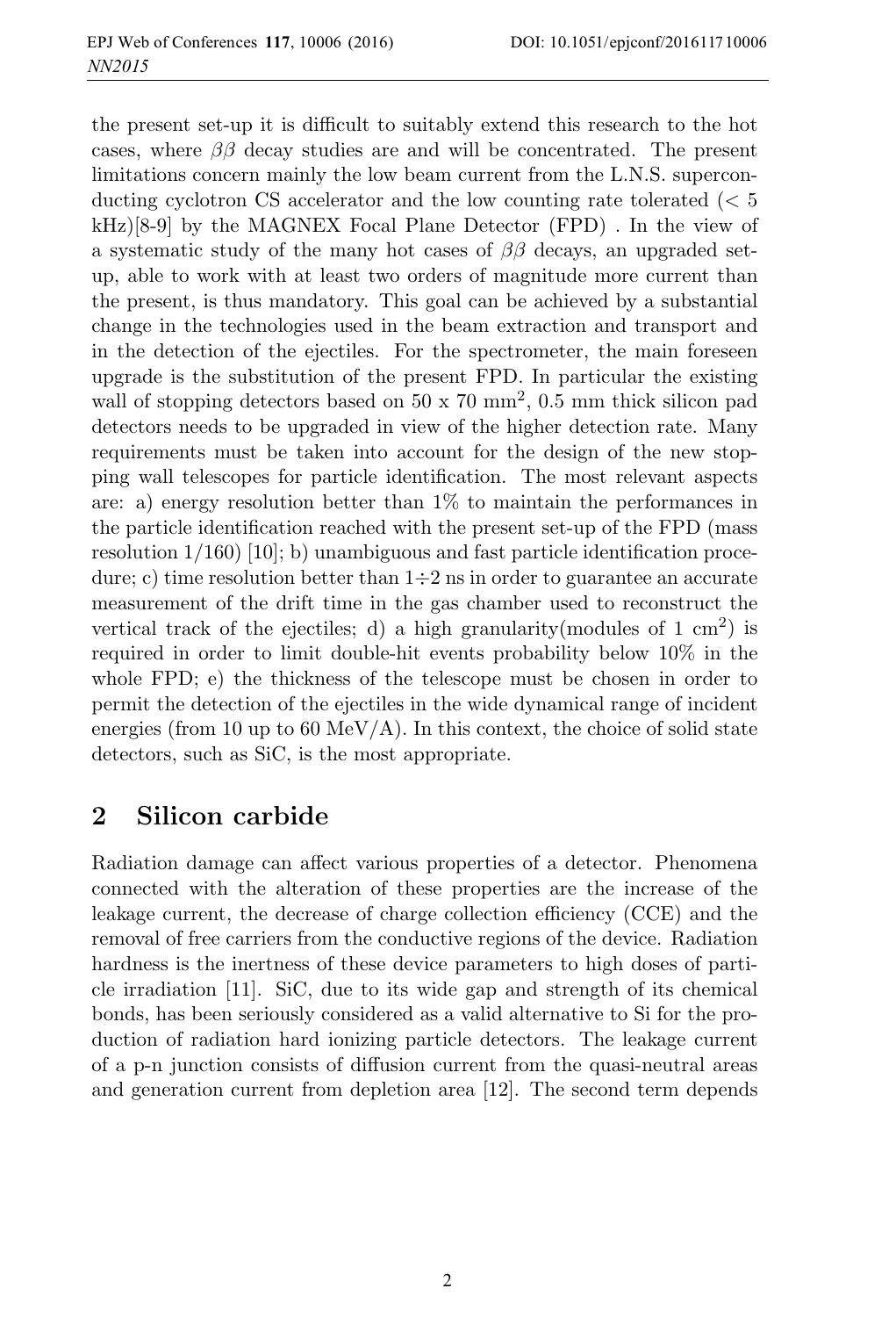essentially on the temperature T and on the energy gap  $E_a$ . Increasing the  $E_q$  from 1.1 eV (Si) to 3.2 eV (4H-SiC) determines a reduction of the diffusion term of the leakage current of about 17 orders of magnitude at room temperature( $\sim 300K$ ). Silicon Carbide technology offers then an ideal response to such challenges, since it gives the opportunity to cope the excellent properties of silicon detectors (resolution, efficiency, linearity compactness) with a much bigger radiation hardness (up to five orders of magnitude for heavy ions), thermal stability and insensitivity to visible light. R&D activity is mandatory to develop innovative processes, which allows a massive production of thick ( $>100 \mu$ m) and large area (about 1 cm<sup>2</sup>) SiC detectors. Following these indications we started the research work with a Monte Carlo simulation with the aim to study  $\Delta E$  - E configuration (with respective thicknesses  $100\mu$ m and  $1000\mu$ m) from the point of view of defects dislocation generated by an<sup>18</sup>O at 25 MeV/A. For this work we used the SRIM [13] software; it is a collection of packages which calculate many features of the transport of ions in matter. The following figure 1.a shows the number of simulated vacancies as function of protons (at  $25 \text{ MeV}$  and  $1 \text{ GeV}$ ) and  $18 \text{ O}$  $(25 \text{ MeV/A})$  ions fluency. One can notice that the number defects create in the same stage ( $\Delta E$  or E) from protons beam at 25 MeV/A is about two orders of magnitude smaller then the corresponding number coming from heavy oxygen ions of  $25 \text{ MeV/A}$ . In Figure1.b, we show the results of such calculation, we can be notice as several order of magnitude of leakage current increased are expected at high doses irradiation/fluency. Such increase could be acceptable for SiC detectors, they have a leakage current five order of magnitude less than Silicon detectors.(Where the maximum of acceptable fluency is about  $10^9$  heavy ions/cm<sup>3</sup>).

We have studied, moreover, the effects of the irradiation comparing SiC and Si detectors. These detectors were irradiated with  $C^+$  ions at 740 MeV and at different doses. For the experiment we used a standard Si detector of 1 cm<sup>2</sup> of active area and 300  $\mu$ m thickness and SiC detector which was built growing a 4H-SiC n-type epitaxial layers with a carrier concentration of  $1.0 \cdot 10^{-14}$ cm<sup>-3</sup> and a thickness of 80 μm on a highly doped n-type  $({\sim 7.0 \cdot 10^{-18} cm^{-3}})$  substrate. The following Table 1 shows the results of the electrical static characterization before and after the irradiation. Can be observe as Si detectors are acceptable to work at the irradiation 94kGy dose; while SiC are able to survive at 218 kGy dose.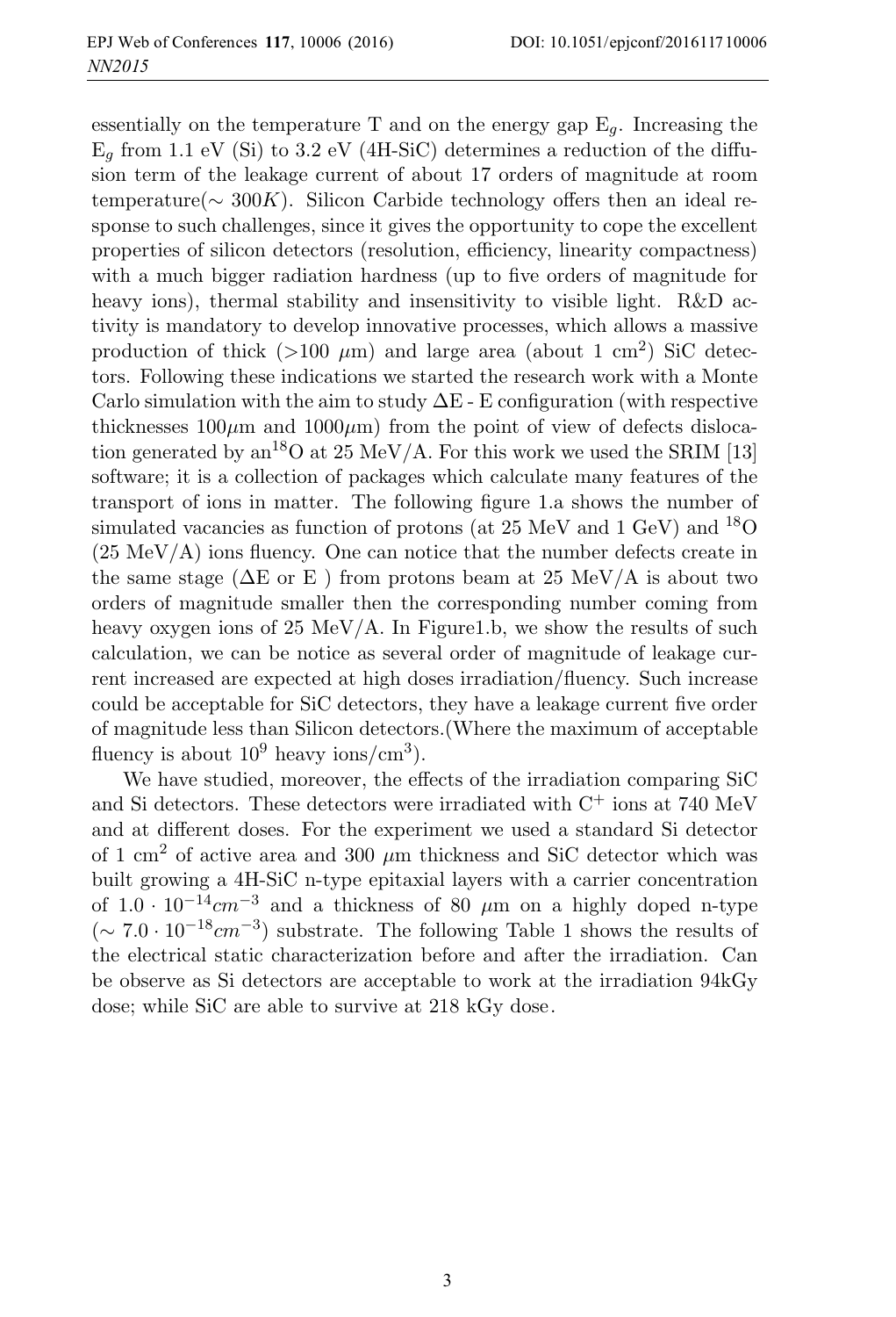

Figure 1: The figure 1.a shows the comparison of Number of silicon vacancies%Fluency on  $\Delta E$  and E in SiC stages; while the figure 1.b shows the comparison of Increment of current leakage%Fluency in SiC for thickness of ΔE and E. In both figures the solid symbols indicate the first stage of the detector (with a thickness of  $100\mu$ m), while the empty symbols the second stage (with a thickness of 1000 $\mu$ m). The following energies has been simulated: oxygen ions at 25 MeV/A (circle), protons ions at 25 MeV/A(triangle) and protons ions at 1 GeV/A(square).

|  |  |  | Table 1: Comparison, with several doses, between SiC and Si detectors |  |  |  |
|--|--|--|-----------------------------------------------------------------------|--|--|--|
|--|--|--|-----------------------------------------------------------------------|--|--|--|

|                        | SiC reverse current $[A/cm^3]$ |                  |                  | Si reverse current $[A/\overline{cm}^3]$ |                                                                |                  |  |
|------------------------|--------------------------------|------------------|------------------|------------------------------------------|----------------------------------------------------------------|------------------|--|
| Voltage <sup>[V]</sup> | <b>SiCFresh</b>                | 94kGy            | 218kGy           | SiFresh                                  | 94kGy                                                          | 21kGy            |  |
| $-190$                 | $1.\overline{9\ 10^{-6}}$      | $8.6\;10^{-6}$   | $4.5 \; 10^{-4}$ | $8.\overline{3}.\overline{10^{-5}}$      | $3.910^{-4}$                                                   | $+8.310^{-5}$    |  |
| $-150$                 | $8.0 \; 10^{-7}$               | $5.4 \; 10^{-6}$ |                  |                                          | $2.9\ 10^{-4}$   6.5 $10^{-6}$   3.2 $10^{-4}$   8.3 $10^{-5}$ |                  |  |
| $-110$                 | $3.4 \; 10^{-7}$               | $3.2~10^{-6}$    | $1.4 \; 10^{-4}$ |                                          | $4.8\;10^{-6}$   2.5 $10^{-4}$                                 | $8.3 \; 10^{-5}$ |  |
| $-70$                  | $1.4 \, 10^{-7}$               | $1.8 \; 10^{-6}$ | $3.5 \; 10^{-5}$ | $\frac{1}{2.6}$ 10 <sup>-6</sup> $\pm$   | $\frac{1}{2}$ 7.8 10 <sup>-5</sup> $\pm$                       | $3.0 \; 10^{-5}$ |  |
| $-30$                  | $7.0 \, 10^{-8}$               | $6.1 \ 10^{-7}$  | $3.9 \ 10^{-7}$  | $17.9 \; 10^{-7}$                        | $6.1 \text{ } 10^{-5}$                                         | $2.2~10^{-5}$    |  |
| $-10$                  | $4.7 \; 10^{-8}$               | $2.8 \; 10^{-7}$ | $5.1 \ 10^{-8}$  | $1.9 \ 10^{-7}$                          | $\frac{1}{3.5}$ $10^{-5}$                                      | $1.710^{-5}$     |  |

### **3 Conclusions**

Silicon Carbide is one of the promising radiation hard materials. Our goal is to realize a two stages detector increasing, beyond the state of the art, thickness and active area. The results of our simulations and test demonstrate that SiC is a good compromise between several detectors materials. Due to its wide band-gap it has a very low leakage current, good radiation resistance and reasonable sensing capability for charges created during the ionization processes.